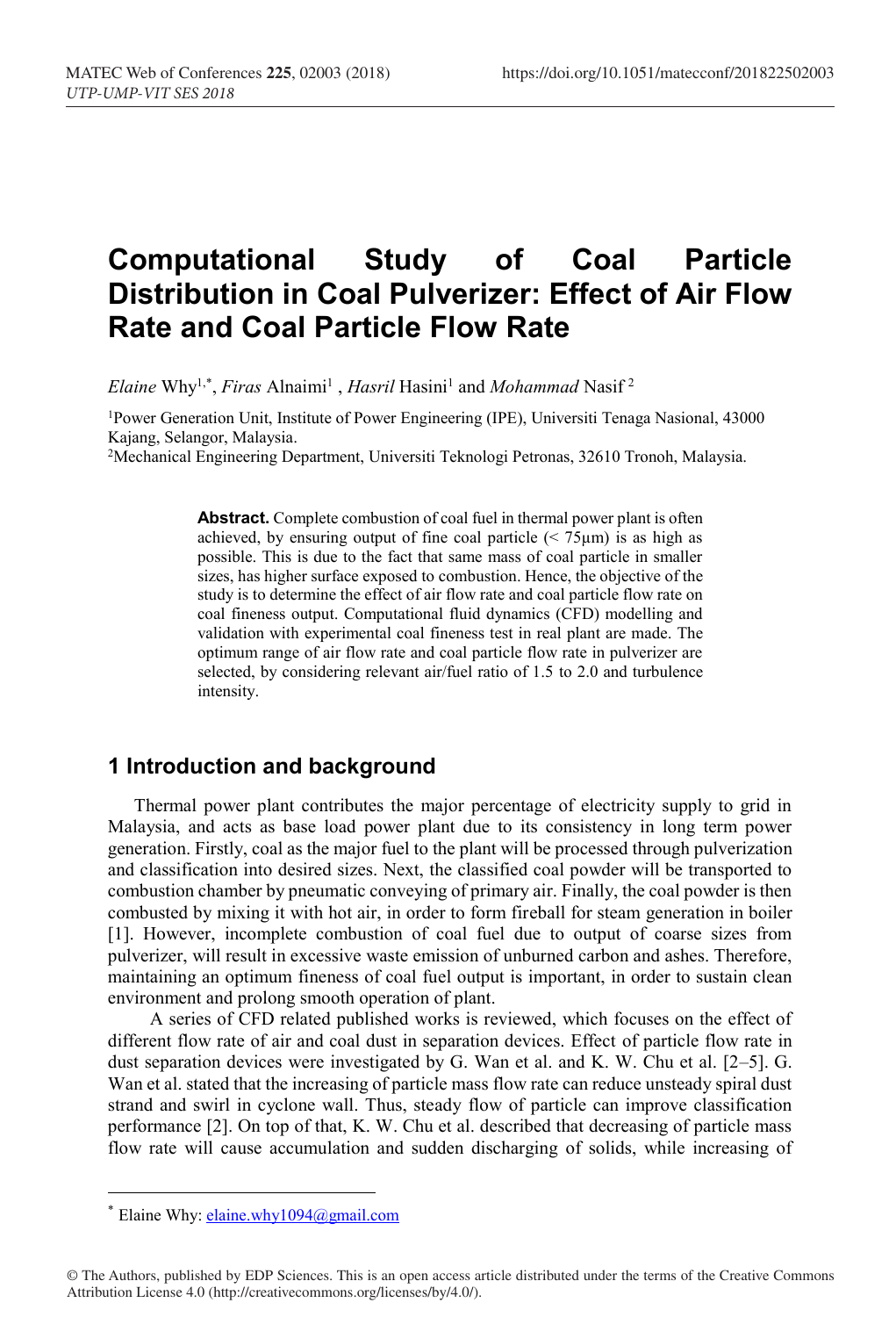particle loading will achieve steady state of medium flow. This is due to the fact that increase of particle mass flow rate will cause pressure drop and particle tangential velocity to decrease. Hence, steady state airflow will be achieved [3–5]. In addition, effect of air flow rate in dust separation device was done by R. Johansson et al. [6]. Based on the research conducted, they explained that flow and trajectories of fine particles were easier to be affected by turbulence than coarse particles.

Past literatures were mainly focused on the manipulation of solid-gas flow rate, and the effect of particle distribution behaved in the dust separation device. Up to the authors knowledge, no similar research is performed to investigate the coal fineness output in pulverizer of thermal plant. Hence, the methodology of published works are used to apply in this work.

## **2 Methodology**

The overall research is carried out in four main phases. Firstly, the coal fineness data is acquired from plant by sieving method. Next, the simulation model is generated by using designing software of PTC Creo Parametric. Grid independence test and numerical simulation works on the model are done by using software of ANSYS Fluent 16.0. Lastly, analysis of simulation results is done, by defining the optimum range of solid-gas flow rate.

#### **2.1 Experimental coal fineness data**

In this research, experimental work of coal fineness test was performed at 1000MW ultrasupercritical boiler unit, which was operating at coal particle flow rate of 13.52 kg/s and primary air flow rate of 27.04 kg/s. A sample of 50 g pulverized coal was collected at the outlet chute of pulverizer. The collected sample of coal was then sieved into specific sizes as shown in Table 1. Coal fineness of more than 75um will be treated as coarse sizes, while fineness of less than 75µm will be treated as fine sizes.

| <b>Coal Fineness</b>            | Sampling Mass $(g)$ | Percentage (%) |  |  |
|---------------------------------|---------------------|----------------|--|--|
| $>300 \mu m$                    | 0.46                | 0.92           |  |  |
| $> 150 \mu m$ and $< 300 \mu m$ | 5.85                | 11.70          |  |  |
| $> 75 \mu m$ and $< 150 \mu m$  | 11.80               | 23.60          |  |  |
| $< 75 \mu m$                    | 31.89               | 63.78          |  |  |
| Total                           | 50.00               | 100.00         |  |  |

## **2.2 Simulation model development**

The geometric modelling of coal pulverizer model is simplified, by just considering the critical parts such air inlet, coal outlet, classifier and rotating bowl. Such simplification is made in order to minimize computational effort during simulation process. It was also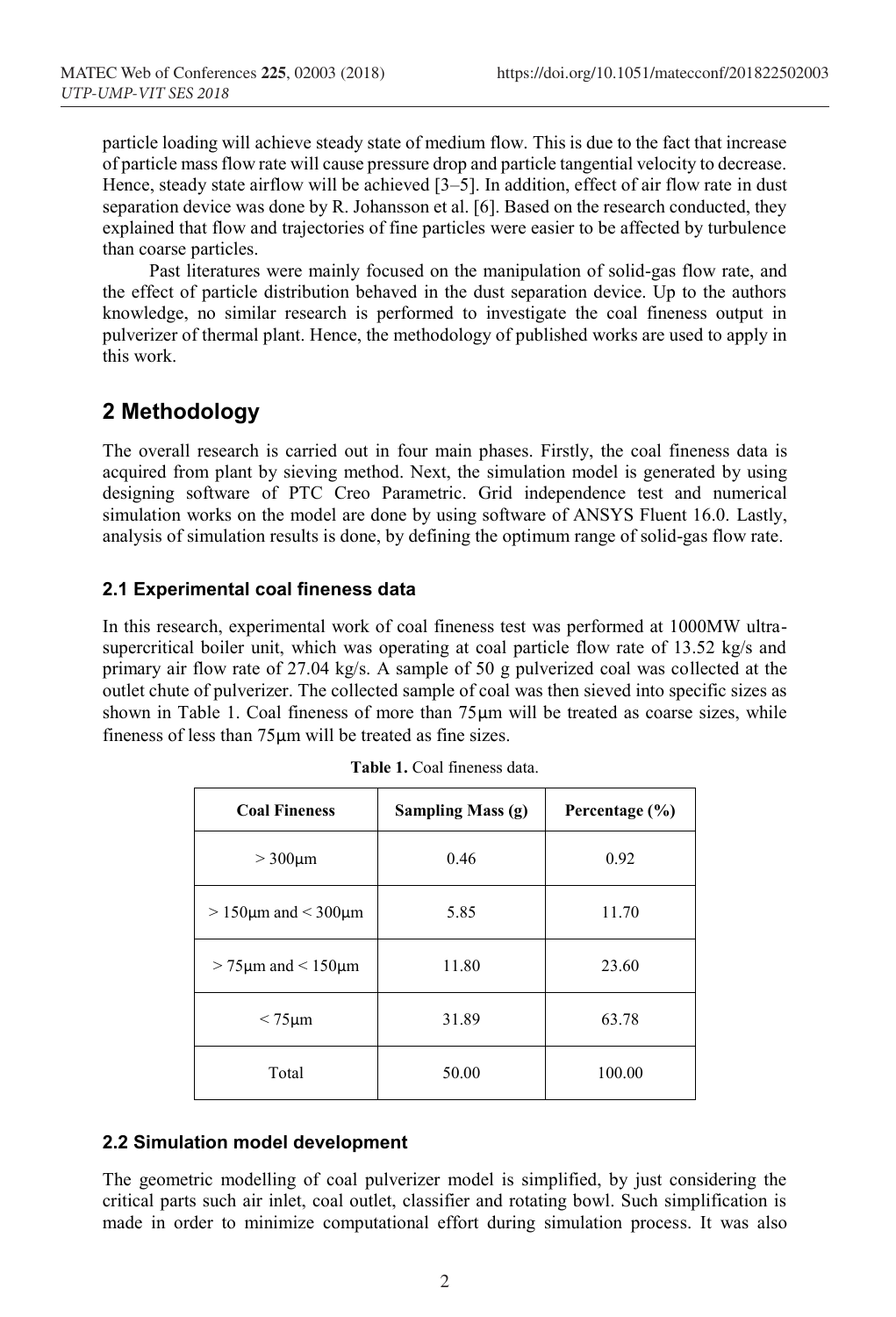anticipated that the absence of minor parts in the flow domain would not affect the accuracy in predicting coal fineness exiting the classifier. Fig. 1 (a) shows the schematic diagram of coal pulverizer model which is developed by using CAD software. The boundary conditions applied in pulverizer models consist of two inlets and one outlet as described in Fig. 1 (b). In this work, coal is assumed to be grinded into a specified range of size and to be released from the surface of rotating bowl. Primary air enters from the air inlet to convey the coal particle from rotating bowl, and exits the coal outlet as phase of solid-gas mixture. The result of coal fineness output is obtained at this point.



**Fig. 1.** Schematic diagram of: (a) simulation model; (b) boundary condition defined.

#### **2.3 Simulation of model**

Before conducting CFD simulation, initial grid independence test is done on simulation model by considering single phase air flow condition. The test is done by injecting air with velocity of 16 m/s perpendicularly at surface of air inlet boundary. Output value of air velocity is obtained at surface boundary of coal outlet in average. The test is conducted by utilizing nine different meshes of tetrahedral cells. The results of this study are summarized as shown in Table 2. The table shows almost consistence output value of air velocity magnitude between 4 million to 10 million number of cells. Therefore, it can be concluded that meshing of cells within this range of number would not affect much on result accuracy. Hence, the minimum cell number of 4 million is used to mesh the simulation model.

| <b>Cell Number (million)</b>                                              |  |  |  |  |  |
|---------------------------------------------------------------------------|--|--|--|--|--|
| Velocity Magnitude (m/s)   5.85   5.56   5.56   5.56   5.55   5.55   5.56 |  |  |  |  |  |

**Table 2.** Result of grid independence test of single phase air flow.

Simulation work of this research is then proceeded, by considering solid-gas two phase flow. Several assumptions are also made in simulation, in order to balance out the computational effort and time consumption for simulation results to be obtained. Static classifier is referred in this work and the simulation model is assumed to be solved in case of steady state incompressible flow. Coal is set to be injected perpendicularly upwards from surface of bowl hub, by including Discrete Phase Model (DPM) and Rosin-Rammler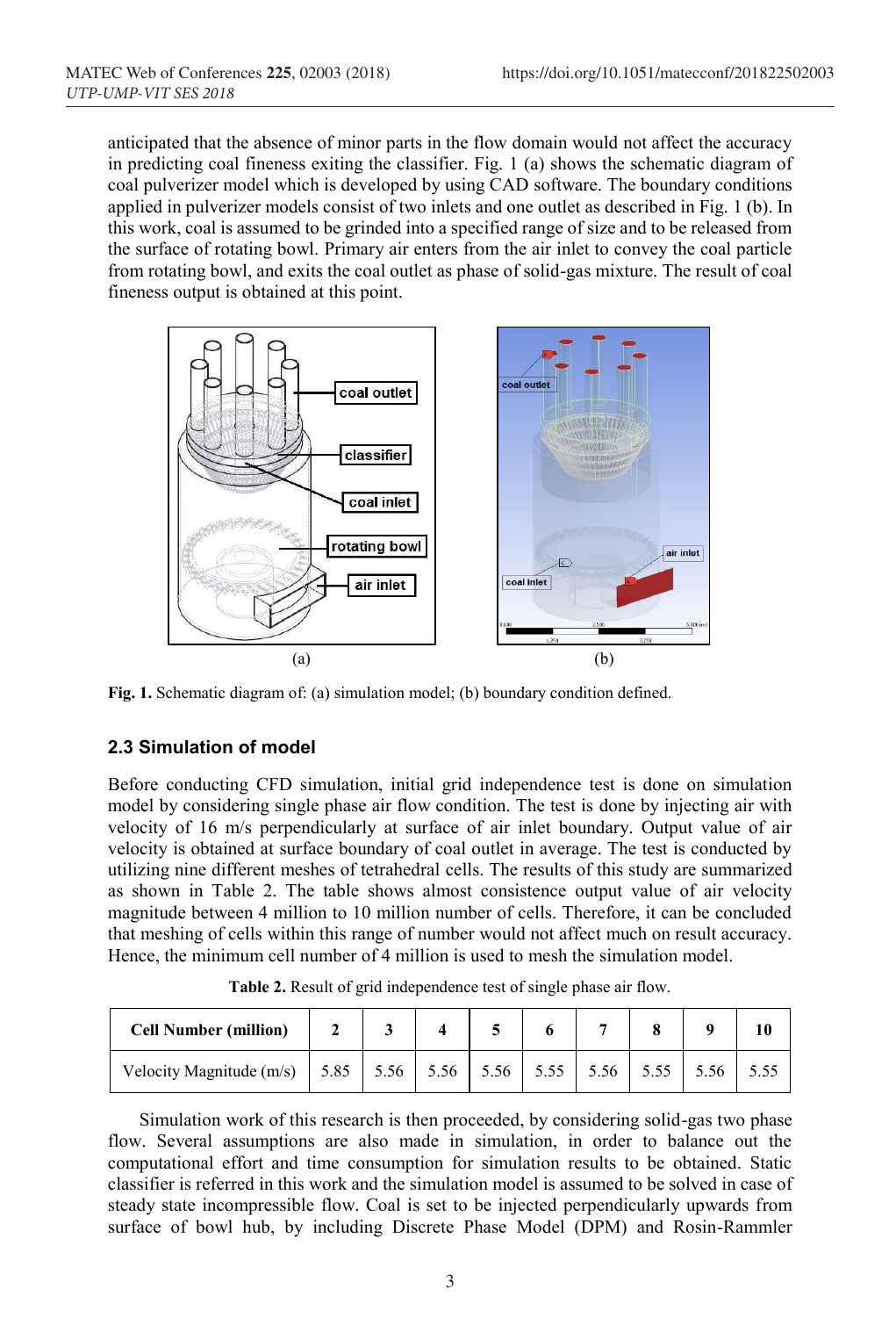distribution function to specify particle size  $(25 - 300 \,\mu\text{m})$ . Particle-particle interaction and gravity force are considered in the simulation work, due to high ratio of particle to gas density. Turbulence closure model of Realizable k- $\varepsilon$  is used to solve RANS continuity and momentum equations. The simulation settings and procedure are done repetitively for all cases at different solid-gas flow rate. Table 3 shows the range of input values set for respective parameters, which are 50%, 75%, 100%, 150% and 200% of their initial value set in the actual plant manual.

| <b>Controlling parameter</b> | Mass flow rate $(kg/s)$ |       |       |       |       |  |  |
|------------------------------|-------------------------|-------|-------|-------|-------|--|--|
| Input air                    | 18.03                   | 27.04 | 36.05 | 54.08 | 72.11 |  |  |
| Input coal particle          | 9.01                    | 18.03 | 21.63 | 27.04 | 36.05 |  |  |

## **3 Results and discussion**

#### **3.1 Validation of preliminary result with plant data**

In order to ensure the relevancy of assumption made in the simulation settings, it is important to validate simulation result of same case (same solid-gas flow rate) with experimental data. Coal fineness result for case of simulation is obtained as illustrated in Fig. 2, and the particle track is shown by colored particle with different diameter (m). The simulation is able to track minimum particle size of 25 µm and up to maximum size of 203 µm. In simulation, the particles of all sizes are released from surface of bowl hub. When the flow domain reached the classifier section, it is observed that only high portion of fine coal particle sizes between 25 µm and 150 µm are able to pass through and exited at coal outlet. In general, the simulated model is able to classify 61.50% of fine coal particle passing 75 µm sieve. Summary and comparison of the coal fineness data obtained from both experimental and simulation are as shown in Table 4.



**Fig. 2.** Particle track by diameter (m) in simulation model: (a) multi view; (b) top view.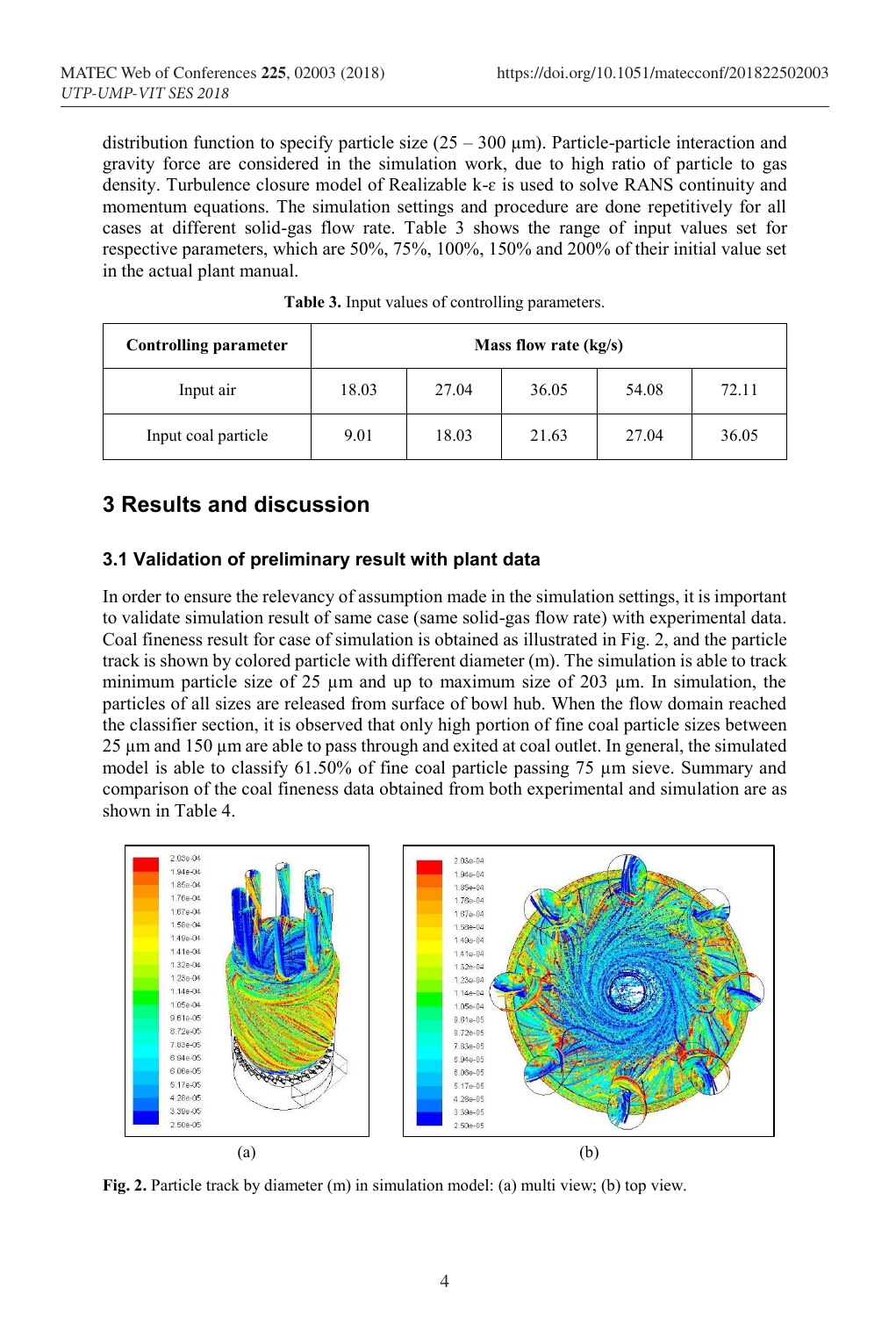| Particle diameter<br>$(\mu m)$ | <b>Experimental</b><br>(%) | <b>Simulation</b><br>$(\%)$ | <b>Deviation</b><br>$(\%)$ |
|--------------------------------|----------------------------|-----------------------------|----------------------------|
| $> 75$ (coarse)                | 36.22                      | 38.50                       | 5.92                       |
| $<$ 75 (fine)                  | 63.78                      | 61.50                       | 3.57                       |

**Table 4.** Summary of coal fineness results of experimental and simulation.

As seen from Table 4, deviation between data of experimental and simulation are calculated. Close matches are obtained for this set of result with less than 10% deviation. The minor deviation occurred in this set of data might due to the assumption of equal particle distribution from bowl hub surface in simulation, imitating particle after grinding process in actual case. In practice, separation of coal may not be ideal, due to some misplacement of coal particles to underflow, which is affected by particle-particle interaction and system instability. Besides, deviation of results might also due to uncertainty in measurement of coal fineness in actual case. Hence, validity of this section of work is agreed by referring to fine coal particle size output, with small deviations.

#### **3.2 Simulation results**

#### *3.2.1 Effect of air flow rate on coal fineness output*

This section of simulation is done by manipulating five different air flow values, and keeping constant particle flow rate at 13.52 kg/s. Fig. 3 summarizes and compares the coal particle diameter distribution at coal outlet of pulverizer model with different air mass flow rate. It can be seen that minimum air flow rate at 18.03 kg/s shows to have the lowest output of coal fineness ( $\leq$  75 $\mu$ m) of 60.5%, while maximum air flow rate at 72.11 kg/s shows to have the highest output of 63.5%.



**Fig. 3.** Comparison of histogram of particle diameter distribution at coal outlet of different air mass flow rate.

In general, the figure shows a proportional increase in coal fineness output as the in feeding air mass flow rate increases. This might due to the fact that, a higher air flow increases the momentum of fine coal particle with higher travelling velocity. However, the coarse coal particle with low momentum and low travelling velocity, have lower possibility to travel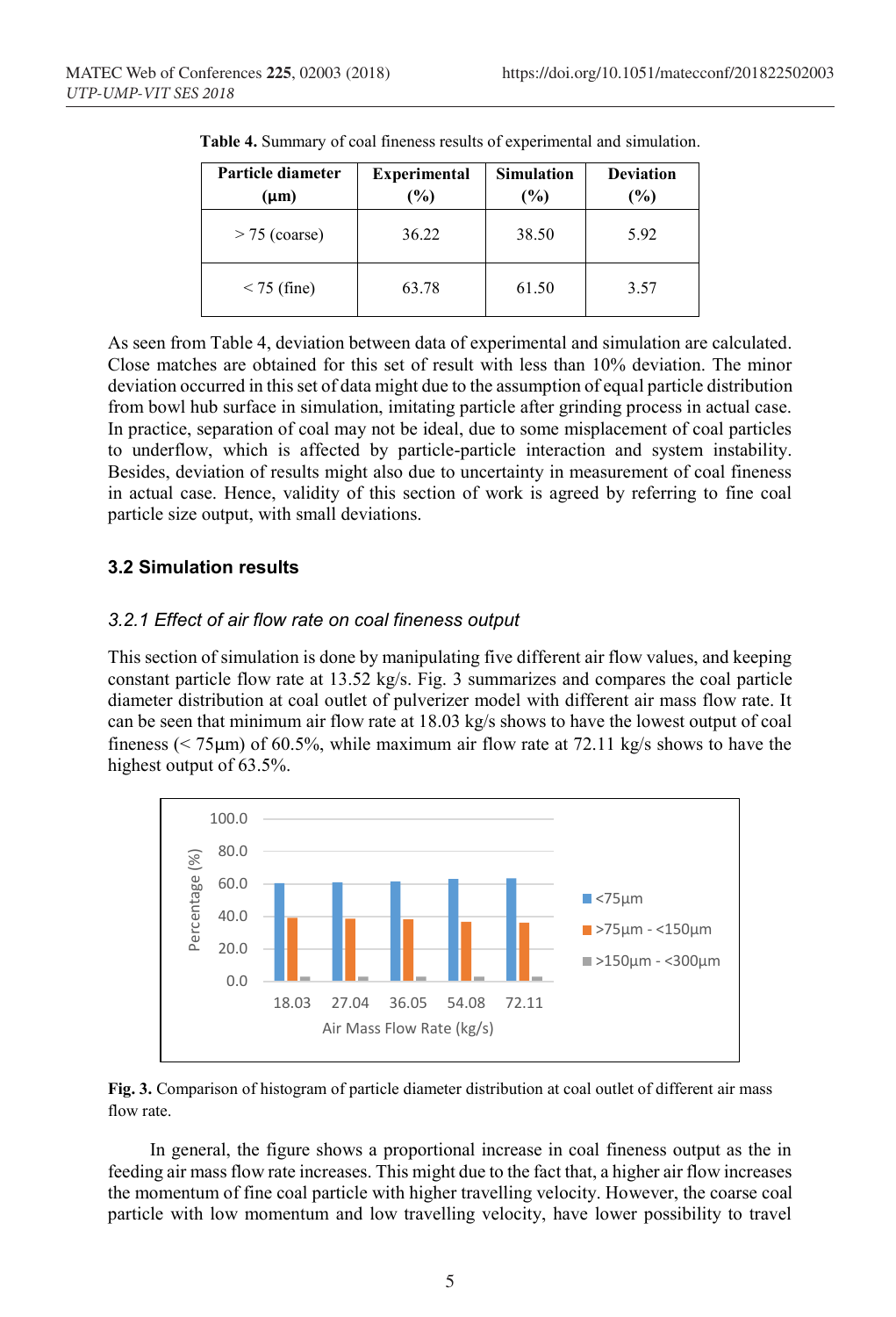from bowl hub surface to reach the classifier when compared to fine coal particle. This is also because coarse particle has higher density than fine coal particle, and therefore the upflow motion of coarse coal particle is being highly held back by gravity. Since the output of specified coarse coal particles are limited in this case of air flow, the vacancies in the air phase are then filled in by smaller coal particle in lower density.

#### *3.2.2 Effect of coal particle flow rate on coal fineness output*

Next, the following simulation is done by manipulating five different particle mass flow values, and keeping constant air flow at 27.04 kg/s. Fig. 4 summarizes and compares the coal fineness output at different cases of coal particle mass flow rate. Minimum coal particle flow rate at 9.01 kg/s is seen to have the highest output of coal fineness of 61.5%. However, model with coal particle flow rate at 27.04 kg/s is shown to have the lowest output of coal fineness of 59.0%.



**Fig. 4.** Comparison of histogram of particle diameter distribution at coal outlet of different coal particle mass flow rate.

As seen in Fig. 4, the decrease in coal fineness output is mainly caused by high input of solid concentration. As high solid concentration residing at the rotating bowl, the total density of coal particle in solid phase is higher than the carrying fluid, causing a high resistance to up warding air flow. The chance for particle-particle collision to generate a large particle-particle interaction force is high, causing the pressure and velocity of in feeding air flow to decrease eventually. Therefore, the total output of fine coal particle is reduced.

#### *3.2.3 Turbulence intensity and air/fuel ratio*

Besides focusing on the coal fineness output due to different solid-gas flow rate, it is also important to consider both turbulence intensity of solid-gas flow and air/fuel ratio of each cases. In Fig. 5, turbulence intensity at coal outlet shows significant proportional increase to optimization of air and coal particle mass flow rate. However, past studies concluded that high turbulence intensity caused by higher values of air flow rate, will produce higher wall shear stress in the coal channels from pulverizer to boiler for combustion, due to the abrasive force acted by coal particle on the wall surface [7]. Besides, higher flow rate will also affect the balance of air/fuel ratio, as demand of coal increases. Eventually, improper air/fuel ratio will cause higher possibility of incomplete combustion. In this case, implementation of air flow at 72.11 kg/s is not encouraged, due to its high value of turbulence intensity which exceeds 100%.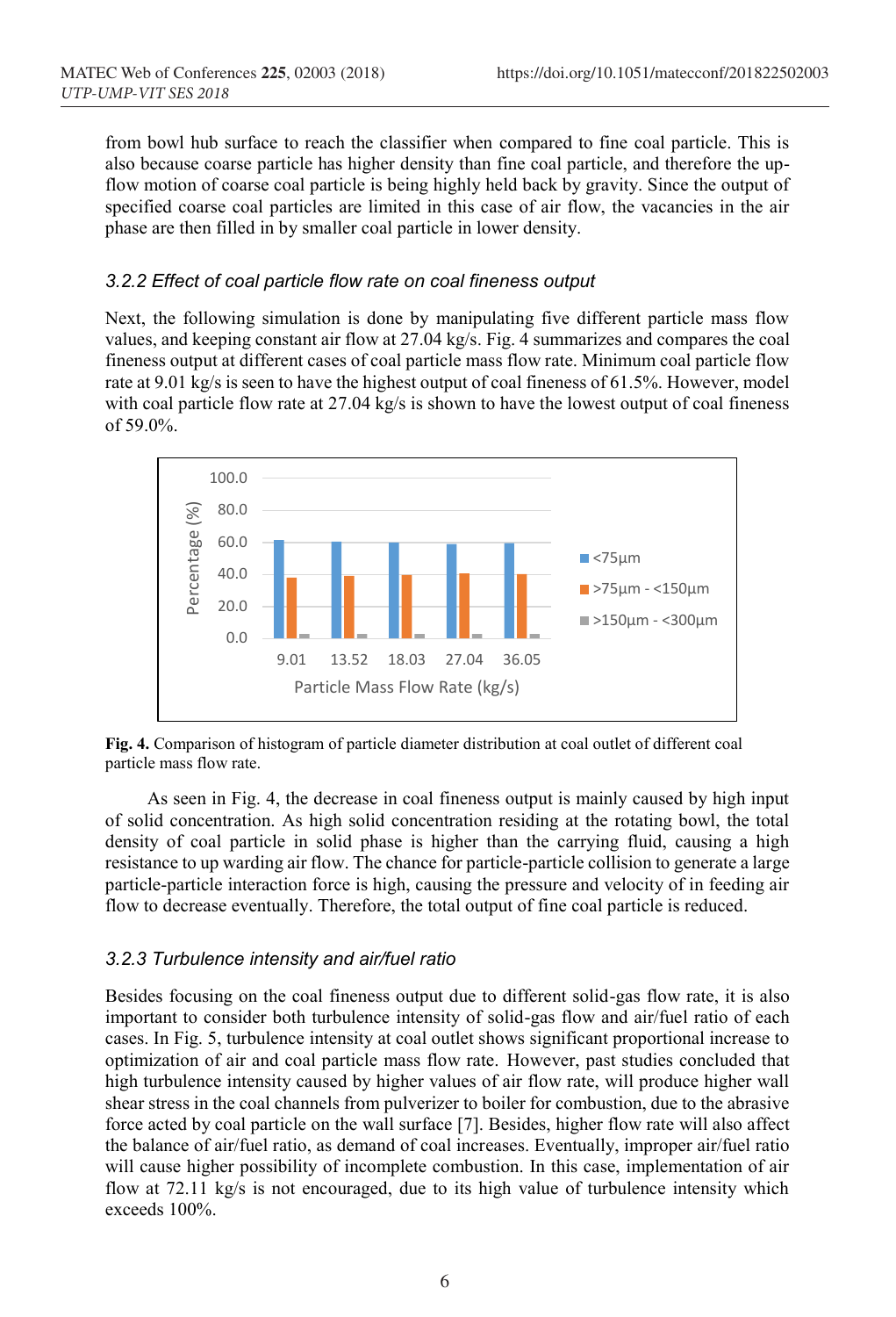

**Fig. 5.** Turbulence intensity at coal outlet of different air and coal particle mass flow rate.

In addition, Table 5 shows the summary of air/fuel ratio at different cases of solid-gas flow rate. From case 1, it is seen that increasing of air mass flow rate leads to a proportional increase in air/fuel ratio, by keeping the particle flow rate constant. According to previous studies, an optimum air/fuel ratio was suggested to be in the range of 1.5 to 2.0 for adequate coal drying in pulverizer. An air/fuel ratio of lower than 1.0 will result in insufficient coal drying; while ratio of higher than 3.0 will increase the risk of incomplete combustion [8]. Hence, the acceptable range of air flow rate in this case is to be at 18.03 - 36.05 kg/s, and keeping at constant coal flow rate of 13.52 kg/s.

Furthermore, case 2 in Table 5 shows that increasing of coal particle mass flow rate causes a proportional decrease in air/fuel ratio at constant air flow rate. In this case, setting the mass flow rate of coal particle at  $27.04 \text{ kg/s}$  is not encouraged, due to its air/fuel ratio of exact 1.00. This is because most combustion system in practice are preferred to operate under higher air supply than ideal case (air/fuel ratio of 1.00), so that all fuel (coal particle) can be burnt completely. Therefore, the acceptable range of particle flow rate increment in this case is to be at  $9.01 - 21.63$  kg/s, and maintaining at constant air flow rate of 27.04 kg/s.

| Case 1: Air/fuel ratio at different air flow rate           |       |       |       |       |       |  |  |  |
|-------------------------------------------------------------|-------|-------|-------|-------|-------|--|--|--|
| Air flow rate $(kg/s)$                                      | 18.03 | 27.04 | 36.05 | 54.08 | 72.11 |  |  |  |
| Coal flow rate $(kg/s)$                                     | 13.52 | 13.52 | 13.52 | 13.52 | 13.52 |  |  |  |
| Air/fuel ratio                                              | 1.33  | 2.00  | 2.67  | 4.00  | 5.33  |  |  |  |
| Case 2: Air/fuel ratio at different coal particle flow rate |       |       |       |       |       |  |  |  |
| Air flow rate (kg/s)                                        | 27.04 | 27.04 | 27.04 | 27.04 | 27.04 |  |  |  |
| Coal flow rate $(kg/s)$                                     | 9.01  | 18.03 | 21.63 | 27.04 | 36.05 |  |  |  |
| Air/fuel ratio                                              | 3.00  | 1.50  | 1.25  | 1.00  | 0.75  |  |  |  |

**Table 5.** Summary of air/fuel ratio in cases of different air and particle flow rate.